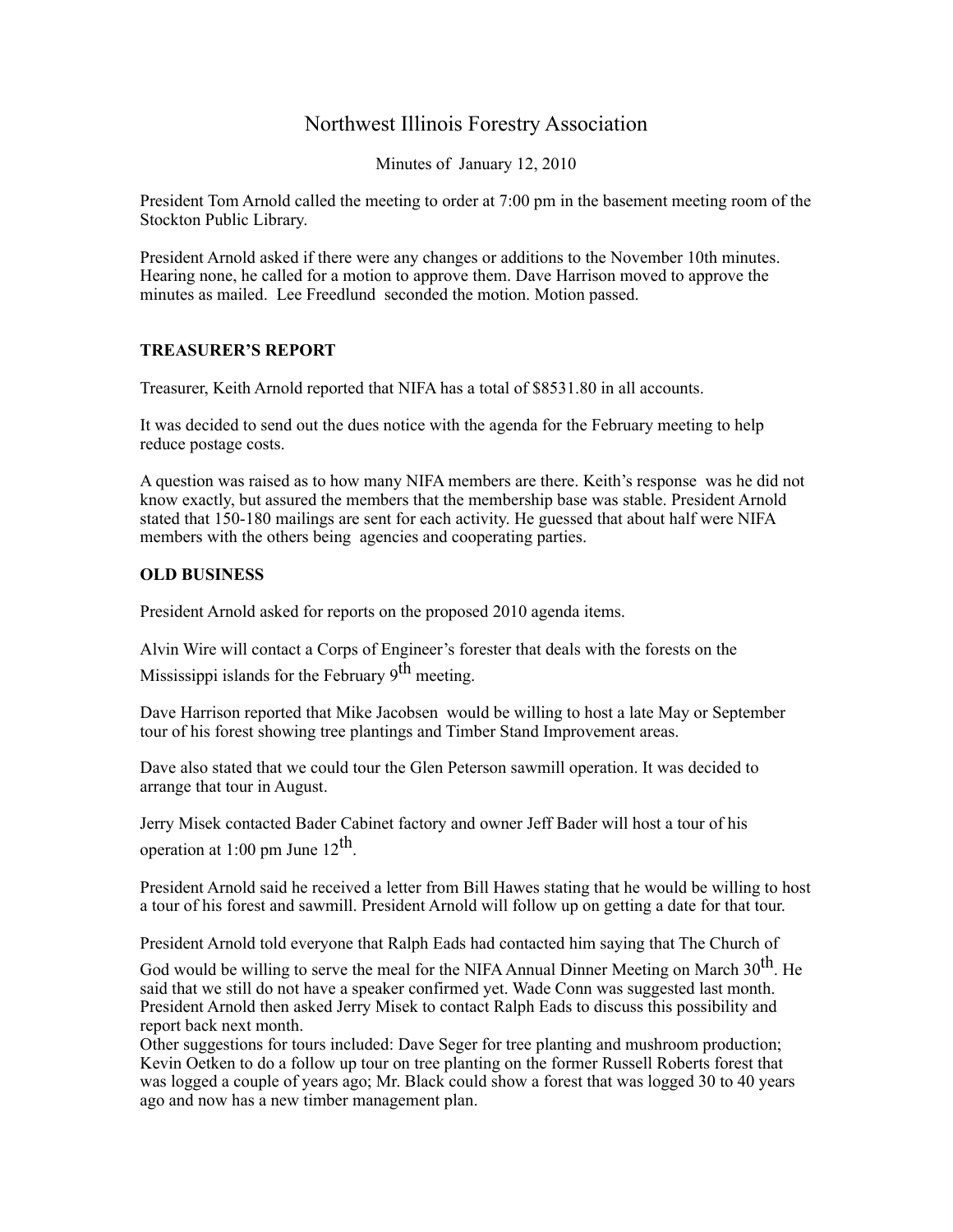President Arnold also proposed that we continue to work with the Jo Daviess Conservation Foundation in promoting their tours of Schurmeier Forest on May  $15<sup>th</sup>$  and September  $12<sup>th</sup>$ . They also plan to do a Galena River Trail walk on July  $17^{th}$  that would cover tree identification. It was suggested that our contact person, Ralph Eads, work with tours.

## **NEW BUSINESS**

Dick Pouzar suggested that NIFA make a policy on donating to other groups or agencies. He moved that the following policy be adopted:

Any outside organization requesting funds for a project, event, or equipment acquisition shall submit a request in writing to the NIFA board. This request shall describe the amount requested, the project, event, or equipment acquisition and the objectives, outcomes, or benefits expected. The request shall also include a proposed budget listing all of the income sources and expenses for this project, event, or equipment acquisition. Based on this request, the NIFA Board will approve or disapprove the allocation of funds, but these funds shall not be issued yet.

After the project or event completion, the requesting organization shall submit to the NIFA Board a final report documenting the (1) objectives reached or outcomes achieved or benefits accrued, (2) attendance, and (3) a final budget listing all income sources and expenses. After an equipment acquisition, the requesting organization shall submit to the NIFA Board a final budget listing all income sources and expenses. Upon receipt of this final report, NIFA's Treasurer then will issue the previously allocated funds.

The NIFA Board can choose to issue the funds early, that is when they are allocated, before the project or event completion or equipment acquisition. If the funds are issued early, the requesting organization still is required to submit a final report as described above. If this final report is not received or is incomplete, future funds cannot be allocated or issued to that particular organization or for a future version of the same event.

Dave Harrison seconded the motion. Following discussion, the motion was passed.

Keith Arnold had a letter from the Soil and Water Conservation Districts asking for financial support for the upcoming Envirothon. The NIFA has supported this activity in the past. Dick Pouzar moved to donate \$250 to the Envirothon and that the Secretary send a letter that includes the policy just passed to be used in future years. Dave Harrison seconded the motion. Motion carried.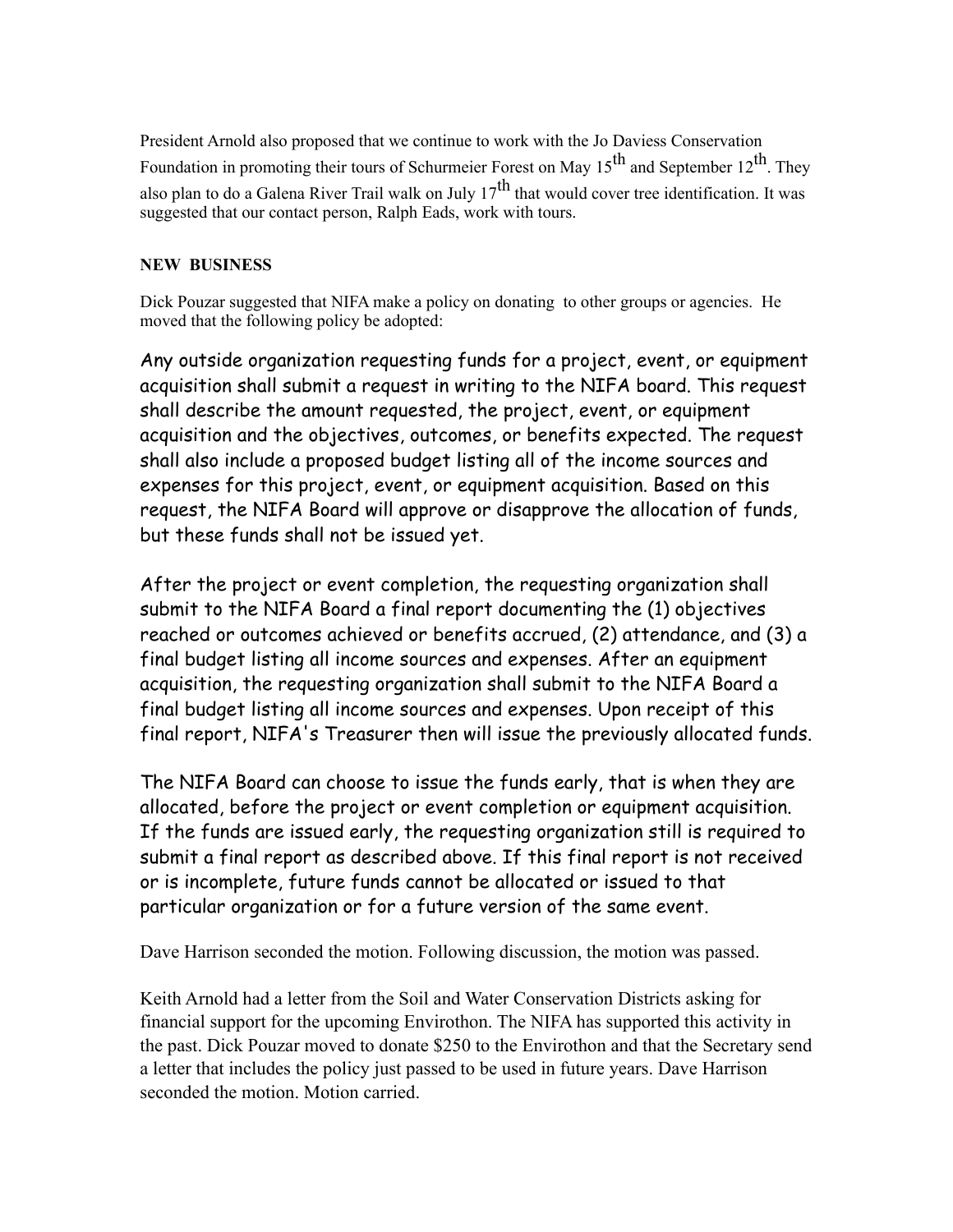Treasurer, Keith Arnold, reported that he has received a check for \$625 to NIFA as part of the Warren Parker Memorial. He asked for suggestions on what to do with the money. It was agreed that a proper memorial be established with the funds. Those present were asked to give this more thought and discuss it further at the February meeting.

Dick Pouzar said that Jerry Misek has suggested that the NIFA Minutes be posted on the NIFA website. Dick asked the group if they would like to see that happen. The group agreed. Dick will try to set up a place for the Minutes to be posted.

President Arnold explained that since the December Meeting was called off due to bad weather, a Nominating Committee was not appointed. He then asked for nominations from the floor for the Officer positions. He continued, saying that the Director terms of Alvin Wire and Ralph Eads were expiring.

Dave Harrison moved That the current Officers and the expiring Directors be re-elected. Lee Freedlund seconded the motion. Motion carried.

The Officers for 2010 are: President, Tom Arnold Vice President, Dick Pouzar Treasurer, Keith Arnold Secretary, Jerry Misek

The Directors elected for a 3 year term are: Alvin Wire and Ralph Eads

President Arnold also announced that we still need to appoint a Director to take Dick Pouzar's place, since Dick was elected as the Vice President last year. Suggestions were called for. Don Houseman was suggested. He will be contacted to see if he is willing to serve.

There being no further business, President Arnold called for a motion to adjourn. Dave Harrison made the motion and it was seconded by Alvin Wire. Motion Passed. The meeting was adjourned at 7:45 pm.

Respectfully Submitted,

Jerry Misek

NIFA Secretary

Jim Ritterbusch, District Conservationist with the Natural Resources Conservation Service for Stephenson County presented a program on Forestry opportunities in the new Farm Bill.

Jim discussed the EQIP and CSP Programs in detail and had several handouts that helped explain the programs. There were numerous questions from the audience and much interest in the